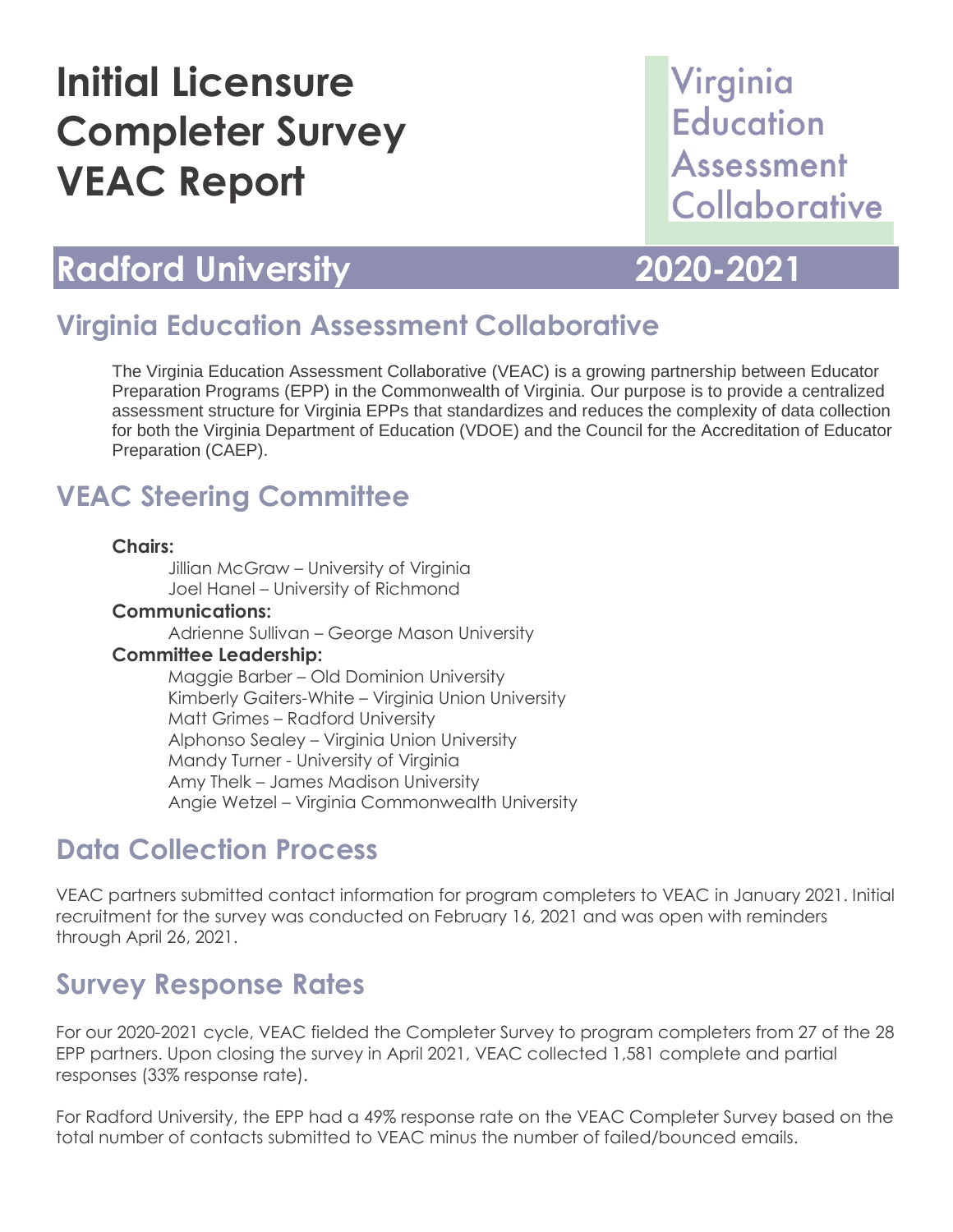### **Overall Program Satisfaction**

This section addresses the last item in the VEAC completers survey that asks "Overall, how satisfied are you with your preparation from [*Radford University*]?" Each respondent's institution of higher education (IHE) is embedded in their unique survey. Respondents could respond "**extremely dissatisfied, somewhat dissatisfied, neither satisfied nor dissatisfied, somewhat satisfied, or extremely satisfied.**" On this overall satisfaction item, there were **1,374 responses**.

To find the average overall satisfaction, responses are coded, from 1 to 5. Higher values indicate more satisfaction, and lower values indicate more dissatisfaction. Table 1 provides descriptive statistics on this scaled version of the overall satisfaction item.

|                              | Mean | Standard<br><b>Deviation</b> | Standard<br>Error | Lower 95%<br>CI from<br>Mean | Upper 95%<br>CI from<br>Mean | N     |
|------------------------------|------|------------------------------|-------------------|------------------------------|------------------------------|-------|
| Radford<br><b>University</b> | 4.69 | 0.66                         | 0.07              | 4.56                         | 4.82                         | 94    |
| <b>AII VEAC</b>              | 4.59 | .70                          | .019              | 4.55                         | 4.63                         | 1,374 |

**Item ranges from 1 - 5**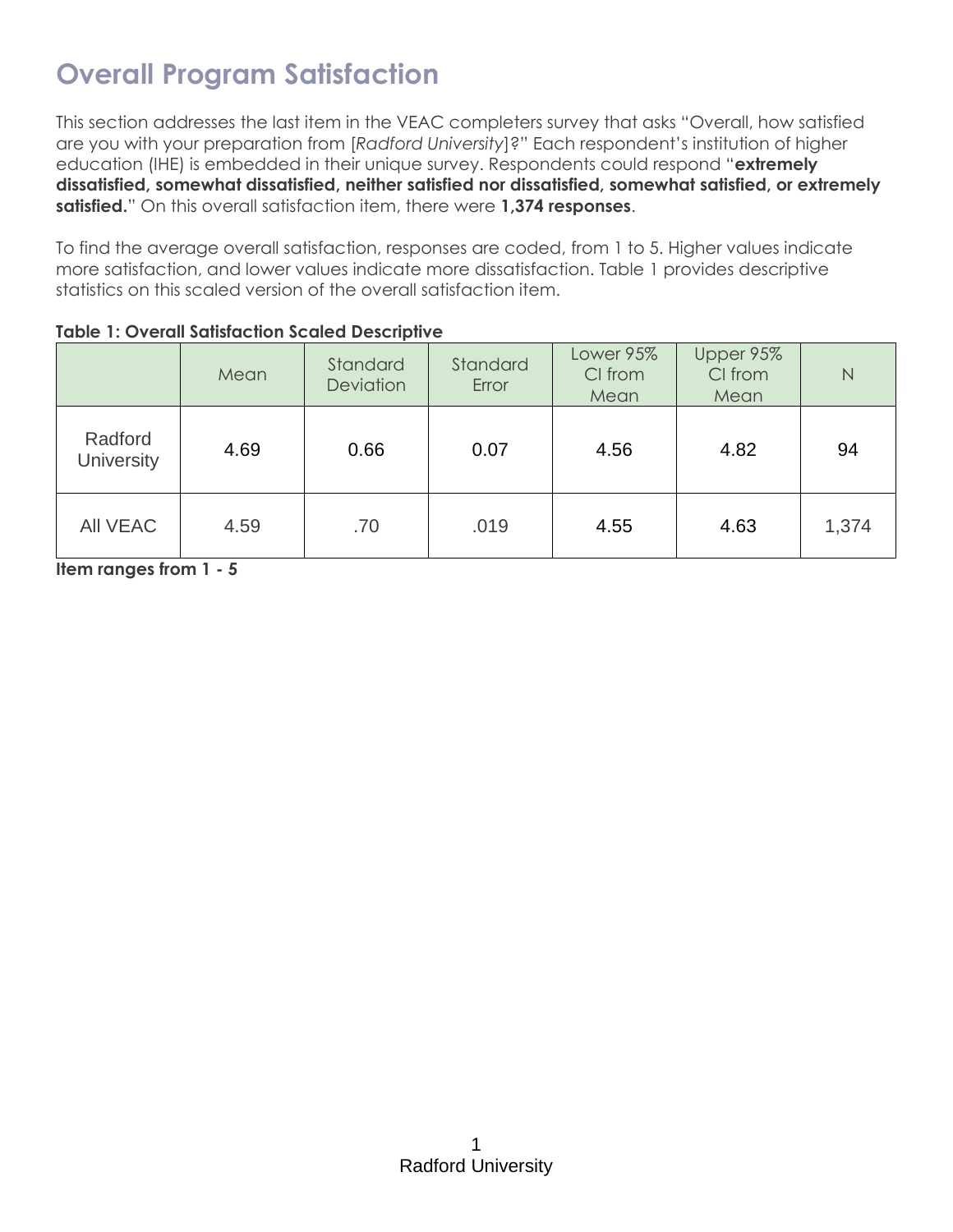### **Completer Satisfaction on VUPS/InTASC**

### **Table 2: Tagged VUPS/InTASC Survey Items**

Respondents could respond "**Unacceptable, Developing/Needs Improvement, Proficient,** or **Exemplary.**" These performance level responses are based on the Uniform performance Standards for Teachers (VDOE, updated 3/2021).

"Based on your preparation at Radford University, how would you rate your performance in each of these teaching areas:

| Item                                                                                                                                                                                                                                                                 | <b>EPP Mean</b> | <b>EPPN</b> | <b>VEAC</b><br>Mean | <b>VEAC</b><br>Mean - 95%<br>CI | <b>VEAC</b><br>Mean +<br>95% CI | <b>VEAC</b><br>N |
|----------------------------------------------------------------------------------------------------------------------------------------------------------------------------------------------------------------------------------------------------------------------|-----------------|-------------|---------------------|---------------------------------|---------------------------------|------------------|
| A: Demonstrates an<br>understanding of the<br>curriculum, subject content,<br>and the developmental needs<br>of students by providing<br>relevant learning experiences.                                                                                              | 3.34            | 93          | 3.31                | 3.28                            | 3.33                            | 1,367            |
| B: Plans using state<br>standards, the school's<br>curriculum, effective<br>strategies, resources, and data<br>to meet the needs of all<br>students.                                                                                                                 | 3.32            | 93          | 3.25                | 3.22                            | 3.28                            | 1,359            |
| C: Effectively engages<br>students in learning by using a<br>variety of instructional<br>strategies in order to meet<br>individual learning needs.                                                                                                                   | 3.43            | 93          | 3.37                | 3.34                            | 3.40                            | 1,371            |
| D: Systematically gathers,<br>analyzes, and uses all relevant<br>data to measure student<br>academic progress, guide<br>instructional content and<br>delivery methods, and provide<br>timely feedback to both<br>students and parents<br>throughout the school year. | 3.12            | 93          | 3.13                | 3.09                            | 3.16                            | 1,367            |
| E: Uses resources, routines,<br>and procedures to provide a<br>respectful, positive, safe,<br>student centered environment<br>that is conducive to learning.                                                                                                         | 3.49            | 93          | 3.49                | 3.46                            | 3.52                            | 1,371            |
| F: Maintains a commitment to<br>professional ethics,<br>communicates effectively, and<br>takes responsibility for and<br>participates in professional<br>growth that results in<br>enhanced student learning.                                                        | 3.62            | 93          | 3.59                | 3.57                            | 3.62                            | 1,369            |
| G: Work results in acceptable,<br>measurable, and appropriate<br>student academic progress.                                                                                                                                                                          | 3.25            | 93          | 3.27                | 3.23                            | 3.30                            | 1,368            |
| H: Selects technologies,<br>informed by research, to<br>promote learning for all<br>students.                                                                                                                                                                        | 3.29            | 93          | 3.27                | 3.24                            | 3.31                            | 1,364            |